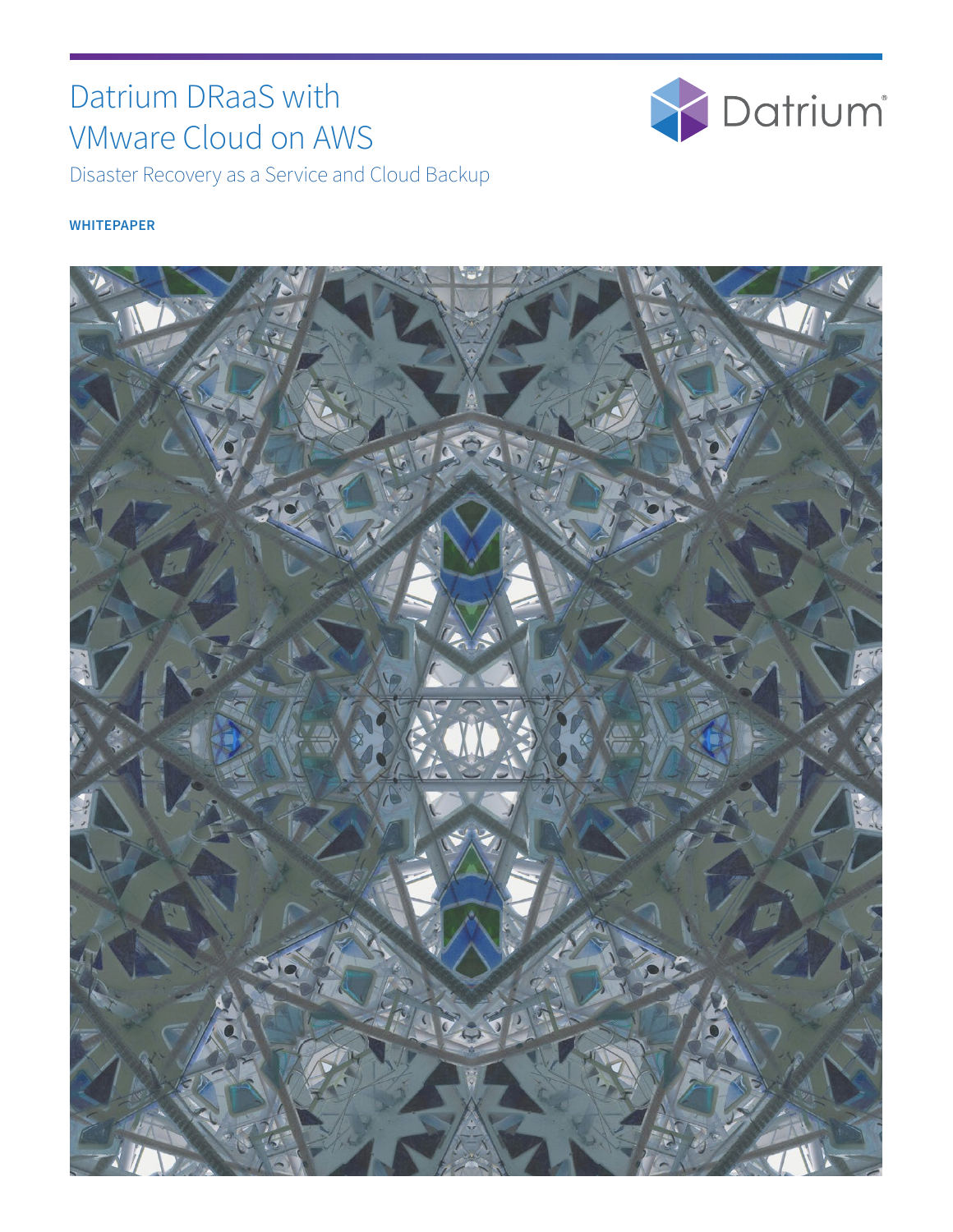## **Introduction**

Until now, organizations have had to deal with a complex maze of Disaster Recovery (DR) solutions by integrating components and products from several different vendors. This issue has led to increased complexity, ample opportunity for misconfiguration, and staggering levels of resource inefficiencies due to multiple data transformations. DR has caused a financial burden by requiring two data centers, with the DR site managed by the organization or a Managed Service Provider. Teams were forced to contend with the complexity of multiple tools and user manuals, difficult upgrades, and a steep learning curve. And DR solutions were built to address on-premises workloads and did nothing to address workloads running in the cloud. As Steve Duplessie, Founder and Senior Analyst at ESG said, "Until now, Disaster Recovery has been more disaster than recovery."



#### **Legacy Data Protection Architecture**

**Datrium DRaaS with VMware Cloud on AWS changes this situation**. It provides failproof, on-demand DR for all VMware workloads on VMware Cloud or on any VMware workload in on-premises data centers. It includes cloud backup, DR orchestration, and DR sites in VMware Cloud on AWS as fully managed services from Datrium. It's a pure SaaS product with a cloud-native design that eliminates all the complexity of packaged software.

In this whitepaper, we'll discuss the key features of Datrium DRaaS, including:

- 10x lower DR costs from an on-demand data center in the public cloud
- More efficient IT with consistent VMware operating environment in the cloud and on premises
- Instant restart of any VMware workload from cost-effective S3, after a ransomware attack or other disaster
- Recent snapshots or old backups to restore data with instant RTO and no rehydration overhead

**Why Cloud-Native SaaS for VMware Cloud on AWS.** Legacy DRaaS requires custom, private data centers, such as SunGard and iLand, that have capital-intensive business models with significant financial risk. Public clouds at scale don't carry financial risk and offer a wide selection of regional data centers worldwide. Organizing those facilities using a purely software-defined model such as Datrium DRaaS is the safest, long-term approach for IT. VMware Cloud on AWS eliminates the overhead involved in converting to a new type of cloud and administrative model. And Datrium takes all the guesswork out of getting started by offering a single point of administration and billing for all services.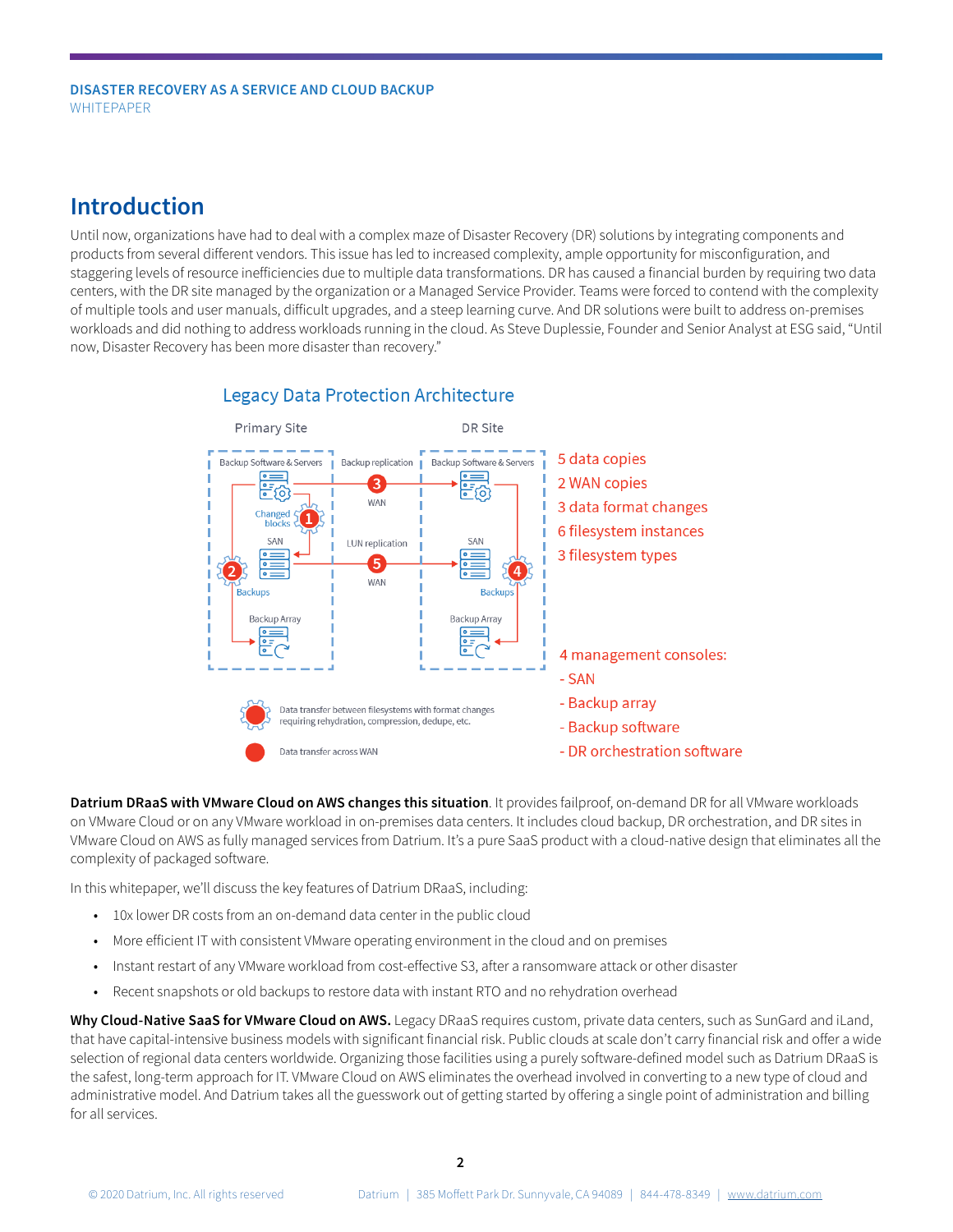| Responsibility                                                                    | Datrium    | Customer |
|-----------------------------------------------------------------------------------|------------|----------|
| Service contracts and billing, including AWS <sup>1</sup> , VMware Cloud accounts |            |          |
| Single point of support for whole stack                                           |            |          |
| Managing DR orchestration uptime and compliance                                   |            |          |
| Backup vaulting as a service (Datrium Cloud DVX on S3)                            | $\sqrt{ }$ |          |
| Automating user-defined DR plans                                                  |            |          |
| Terms of Service for backup and DR plan execution                                 |            |          |
| Creating DR plans and internal DR SLAs                                            |            |          |
| Purchasing the right plan for SLA needs                                           |            |          |

*1 Optionally, AWS contracts and billing can be managed by customers directly. Please contact your Datrium representative for more details.*

## **Key Building Blocks**

### Cloud Backup

Cloud Backup is automatically built into DRaaS. It can be used to automatically backup any VMware workload and uses S3 to persist a durable repository of backups stored in a native-compressed and deduplicated form. Global deduplication ensures that data is stored only when it is unique across origins. When a restart is required on VMware Cloud, Cloud Backup includes instances with flash which can project a live datastore based on its snapshots, so the SDDC can boot an image with instant RTO and no rehydration overhead.

### **ControlShift**

ControlShift is a DR orchestration service that runs in AWS and executes DR plans from new or old backups. Within DRaaS, ControlShift provisions and monitors SDDCs in VMware Cloud on AWS. DR plans and states are stored in a highly-available plan database (Amazon Aurora) replicated across multiple availability zones (AZs). Built-in self-healing ensures that, in the event of public cloud unavailability, all affected Datrium services automatically migrate to a healthy AZ without any data loss.

### DRaaS Connect

DRaaS Connect, a feature of DRaaS, is a downloadable, lightweight VM that enables customers to protect any VMware workload in just minutes with no new software or infrastructure to install. DRaaS Connect enables DRaaS to orchestrate failover from a VMware Cloud SDDC in one AWS AZ to another AZ or from any on-premises vSphere infrastructure, including SAN, NAS, HCI, and DHCI to a Datriummanaged VMware Cloud on AWS.

#### DVX

DVX is Datrium's market-leading DHCI solution. It combines the robustness of SANs with the simplicity of HCI systems. Its built-in backup, primary storage, and encryption capabilities, as well as its ability to scale compute and performance independently, make it a top infrastructure choice for leading enterprises.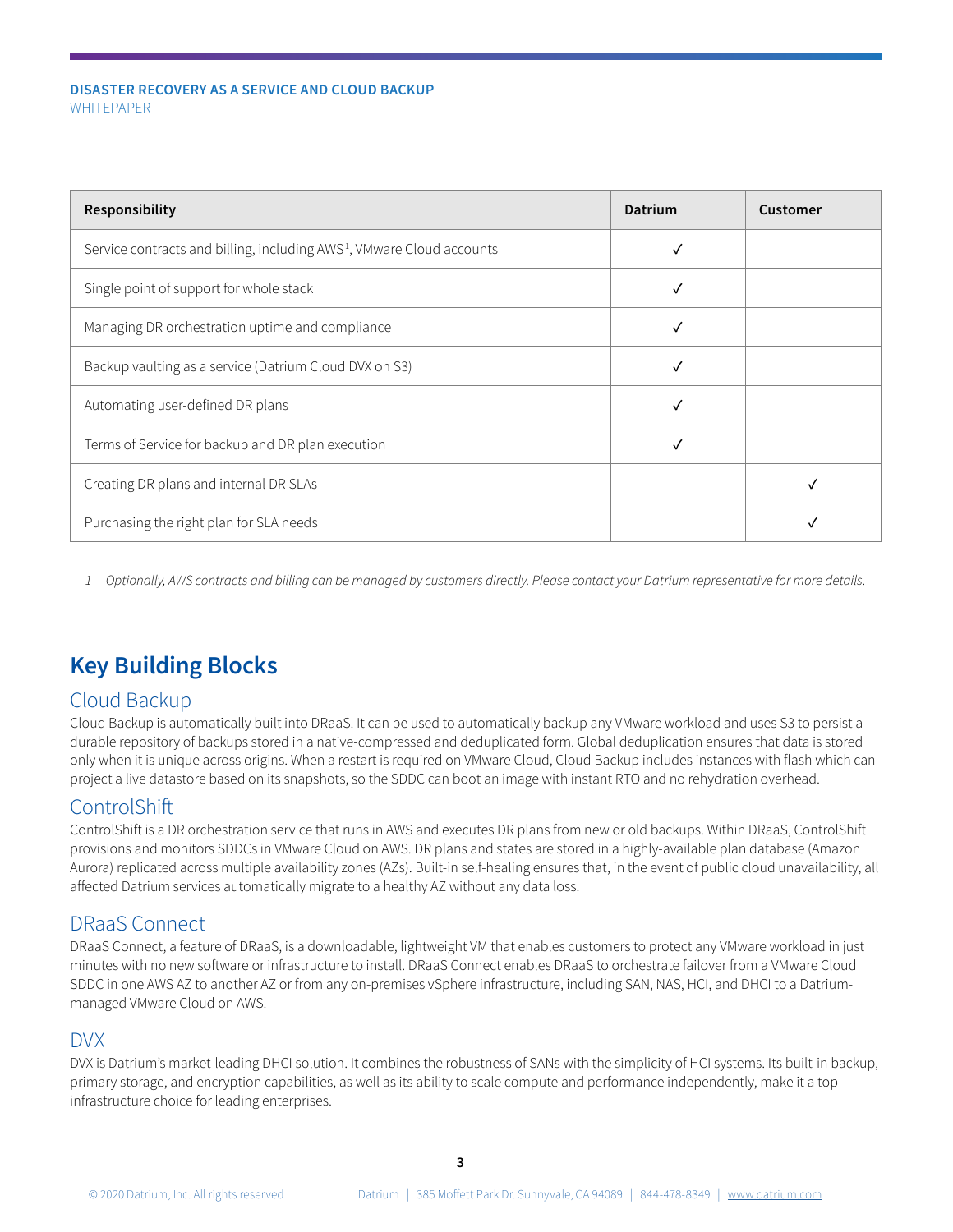#### VMware Cloud on AWS

VMware Cloud on AWS provides an on-demand VMware Software-Defined Data Center (SDDC), which is used by DRaaS as a cloud DR target. ControlShift, a cloud DR orchestrator and component of Datrium DRaaS, can provision an SDDC with different trade-offs in runbook RTO and prices (see VMware Cloud SDDC Deployment Modes below). A provisioned SDDC incurs hourly charges. Upon DR test completion, the SDDC can be decommissioned in the ControlShift UI. ControlShift performs automated network configurations for both AWS and VMware Cloud to make S3 backups available for spin-up in SDDC. The SDDC is managed in the familiar vCenter interface.

### Production Site Options

Customers can use three deployment models to address different production site types for DRaaS, as shown below, either with DRaaS Connect or using Datrium DVX native functionality. Now, all VMware users have access to cost-effective, reliable, cloud-based DR with instant RTO regardless of where their workloads are running.

| <b>VMware Cloud on AWS Workloads</b>                                                                                                                    | VMware Workloads in On-Premises Data<br>Centers (SAN, NAS, HCI)                                                                                                               | <b>VMware Workloads in On-Premises Data</b><br><b>Centers on Datrium DVX DHCI systems</b>                                                                                          |
|---------------------------------------------------------------------------------------------------------------------------------------------------------|-------------------------------------------------------------------------------------------------------------------------------------------------------------------------------|------------------------------------------------------------------------------------------------------------------------------------------------------------------------------------|
| DRaaS Connect for VMware Cloud<br>replicates vSphere snapshots to Cloud<br>Backup in S3 for later failover from an<br>SDDC in one AWS AZ to another AZ. | DRaaS Connect for vSphere On Prem<br>replicates vSphere snapshots to Cloud<br>Backup in S3 for later failover to VMware<br>Cloud and failback to on-premises<br>data centers. | DRaaS Connect is built into Datrium DVX<br>and replicates VM snapshots to Cloud<br>Backup in S3 for later failover to VMware<br>Cloud and failback to on-premises<br>data centers. |

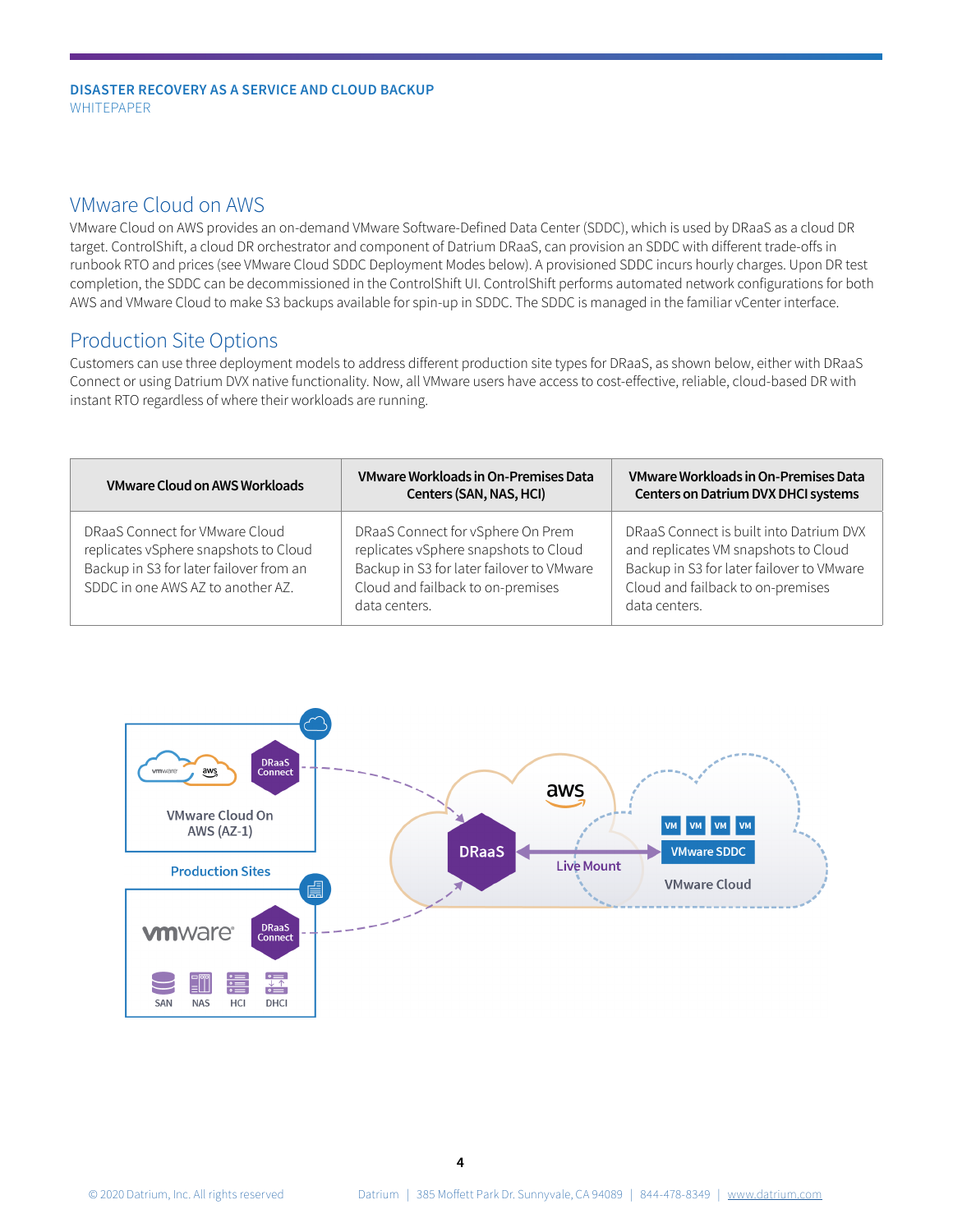## **DRaaS Features**

#### Failproof DR for All Your VMware Workloads

Get DR with instant RTO for all of your VMware workloads wherever they're running. Automatically fail over from an SDDC in one AZ to another with DRaaS Connect for VMware Cloud. Get DR with instant RTO for all vSphere on-premises infrastructure, including Datrium DVX, as well as third-party SAN, NAS, and HCI systems.

#### • **DR for Your Cloud-Based Workloads**

Automatically fail over from an SDDC in one AZ to another with DRaaS Connect for VMware Cloud. Snapshots of running VMs in the active AZ are stored in the DRaaS repository on AWS S3. In the event of a disaster, these snapshots can be instantly restarted on ESX hosts in a different AZ – all based on well-defined runbook policies.

#### • **DR for Non-Datrium On-Premises Infrastructure**

DRaaS Connect for vSphere On Prem extends Datrium DRaaS to any vSphere on-premises infrastructure and provides efficient replication of local vSphere snapshots into DRaaS' deduplicated, compressed, encrypted snapshot storage on Amazon S3. It's managed by a DRaaS cloud-based control plane to define VM protection groups and their frequency, replication, and retention policies. On failback, DRaaS will return only changed blocks back to vSphere and the local on-premises infrastructure through DRaaS Connect.

### 10x Better Economics with On-Demand Data Center in the Cloud

Eliminate the cost of a second data center and use the public cloud on demand for your DR needs. In steady-state, pay only for backups stored on low-cost S3. Backups are further optimized on the wire and in S3 with data deduplication and compression, which reduces egress bandwidth charges, so the only ongoing cost is for storing backups on S3. DRaaS enables failover from these VM backups in S3 to an on-demand VMware Cloud SDDC using DR plans (or runbooks) managed by ControlShift. This functionality lets you store backups in S3 at low cost and pay for the DR sites only when you need to test or run DR plans.

Fail over to on-demand VMware Cloud on AWS SDDC targets using ControlShift DR plans and store forever-incremental, native backups in S3. DR sites are ready when needed, in the cloud, whether for testing or actual failover. Pay for SDDC only when you need it while your data is ready to use on AWS S3. Efficiently fail back with minimal AWS egress charges by transferring only the changed and globally deduplicated data. Select from a broad range of DR sites around the world.

### DR with Instant RTO for 1000s of VMs from Immutable Backups

You don't need to rehydrate data from backups before recovering your workloads. Even though backups are stored long term on low-cost AWS S3, you get instant RTO for DR. All the backups in S3 are instantly made executable on a live cloud-native NFS datastore mounted by ESX hosts with caching on NVMe flash. Instant recovery from older backups is especially useful for ransomware recovery. Enterprises can recover thousands of VMs from the same point in time to restart their entire data center with instant RTO, unlike any other DR solution for VMware Cloud on AWS.

### Failproof DR and Efficient Failback

ControlShift automatically checks your plan for health and compliance every 30 minutes, so you can be confident your DR plan is going to work when you need it. Efficiently fail back with minimal AWS egress charges by transferring just data-reduced changes. Similar to failover, failback is fully automated.

Data changes that occur while executing in the cloud are captured and stored as a Cloud Backup snapshot in S3. ControlShift orchestrates the transfer back to the on-premises data center, which includes just the data that changed. Cloud egress charges are minimized by delta transfers, which are further data-reduced.

A single data stack DRaaS solution eliminates the risks associated with multiple data transformations and misconfigurations. Datrium controls protected, backup, and recovery-site endpoints, and it orchestrates all data movements. It also automatically performs endto-end integrity checks to verify backup fidelity regardless of data location or past replication history. Datrium employs an efficient algorithm to calculate cryptographic hashes of backups (and from DVX primary storage) to continuously validate data integrity across the entire distributed environment, both in the cloud and on premises.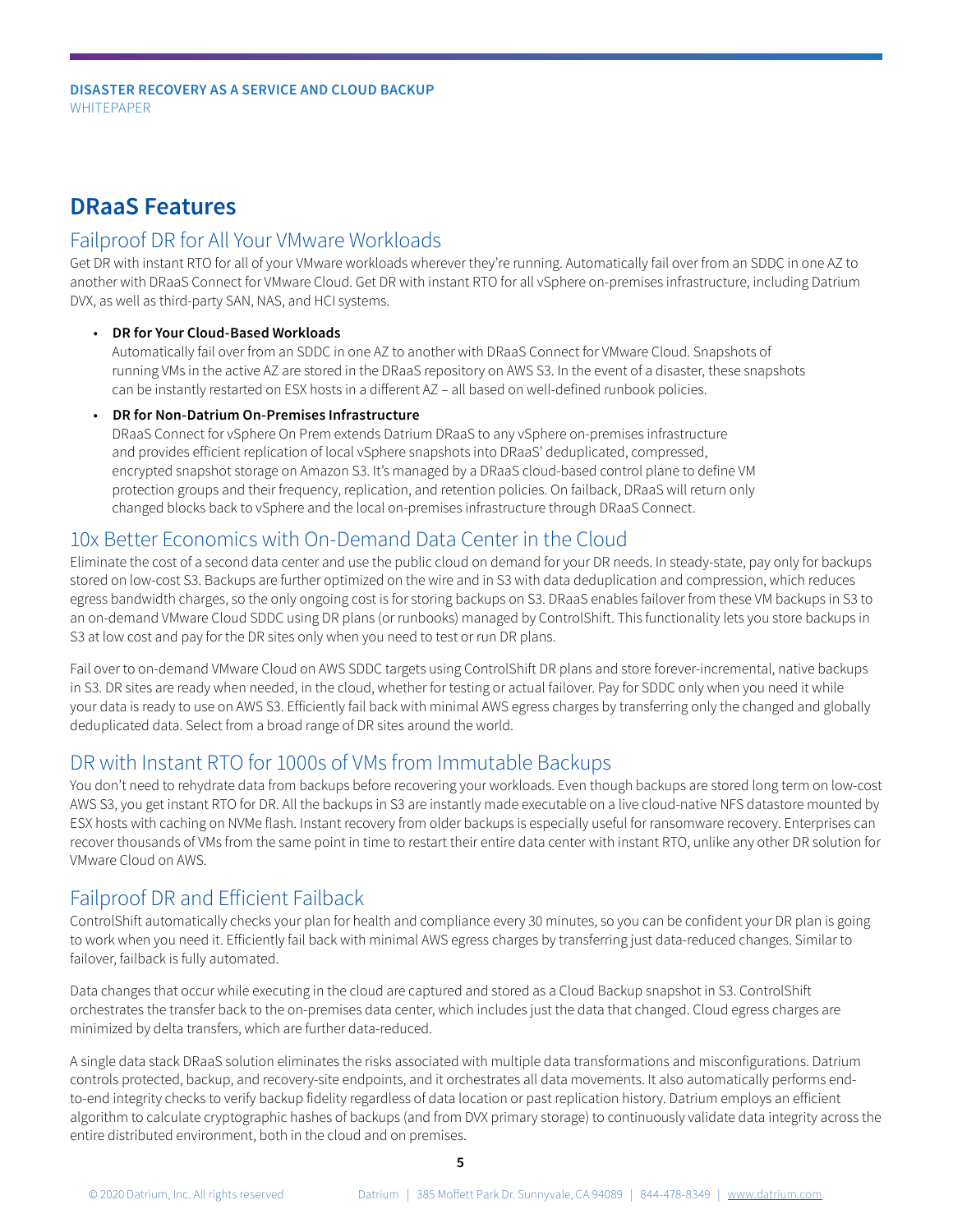#### Consistent Operating Environment

Simplify the management of your production and DR sites. DRaaS maintains VMs in their native vSphere format and eliminates the need for brittle and time-consuming VM disk format conversions. DRaaS doesn't use translations, so you can be sure that your VMware workloads will run seamlessly once deployed to your DR SDDC, just like they do in production. Operate both your cloud DR site and production site with vSphere, so you have access to familiar abstractions such as clusters, resource pools, data stores, virtual switches, and port groups following a failover.

While VMware ESX hypervisor dominates on-premises private cloud deployments, public clouds use several other incompatible hypervisors and related administrative tools: AWS relies on Xen and, more recently, on KVM similar to Google Cloud; Azure relies on the Microsoft Azure Hypervisor, a customized version of Microsoft's proprietary Hyper-V hypervisor. Complex vSphere enterprise environments rely on many other virtualization abstractions which have no immediate analogs in the public cloud: clusters, resource pools, data stores, virtual switches, port groups, etc. vSphere also offers a set of widely used services based on these abstractions that have no equivalent in the public cloud: vSphere HA, FT, vMotion, DRS, etc.

VMware Cloud on AWS finally makes the transition between private and public clouds robust by presenting an execution environment in AWS that is similar to the on-premises execution environment – without VM conversion.

As part of creating a DR plan, users map their production virtual infrastructure abstractions (networks, resource pools, folders, data stores, IP addresses, etc.) to the corresponding entities in the destination VMware Cloud for AWS AZ to use for DR. The native on-premises VM geometry is fully preserved, as are all virtual hardware devices. The existing in-guest OS drivers continue to function the same way following migration to the cloud – eliminating all risks of VM conversion between different hypervisor types and the associated virtual hardware and guest OS driver changes.

### DRaaS for Any Situation, from Power Failure to Ransomware

DRaaS with VMware Cloud on AWS includes Cloud Backup and ControlShift technologies, providing complementary features for any DR situation.

| <b>Cloud Backup</b>                                                                                            | $\ddot{}$ | <b>ControlShift - Orchestration</b>                                   |
|----------------------------------------------------------------------------------------------------------------|-----------|-----------------------------------------------------------------------|
| Immutable cloud backups in AWS S3, with global deduplication,<br>blanket encryption, and built-in verification |           | Flexible private and hybrid cloud topologies                          |
| Searchable catalog with deep history                                                                           |           | Disaster and cybercrime recovery from AWS S3 backups                  |
| Recovery of arbitrary sets of VMs, containers, and files                                                       |           | Comprehensive orchestration plans with automated<br>compliance checks |
| Recovery from ransomware using backups that are months old                                                     |           | Automated runbooks and audit reporting                                |
| Snapshot and restore 1000s of VMs with<br>point-in-time consistency                                            |           | Workload cloud mobility and instantiation                             |
| Forever-incremental native replication, to and from the cloud                                                  |           | DR testing in isolated environments                                   |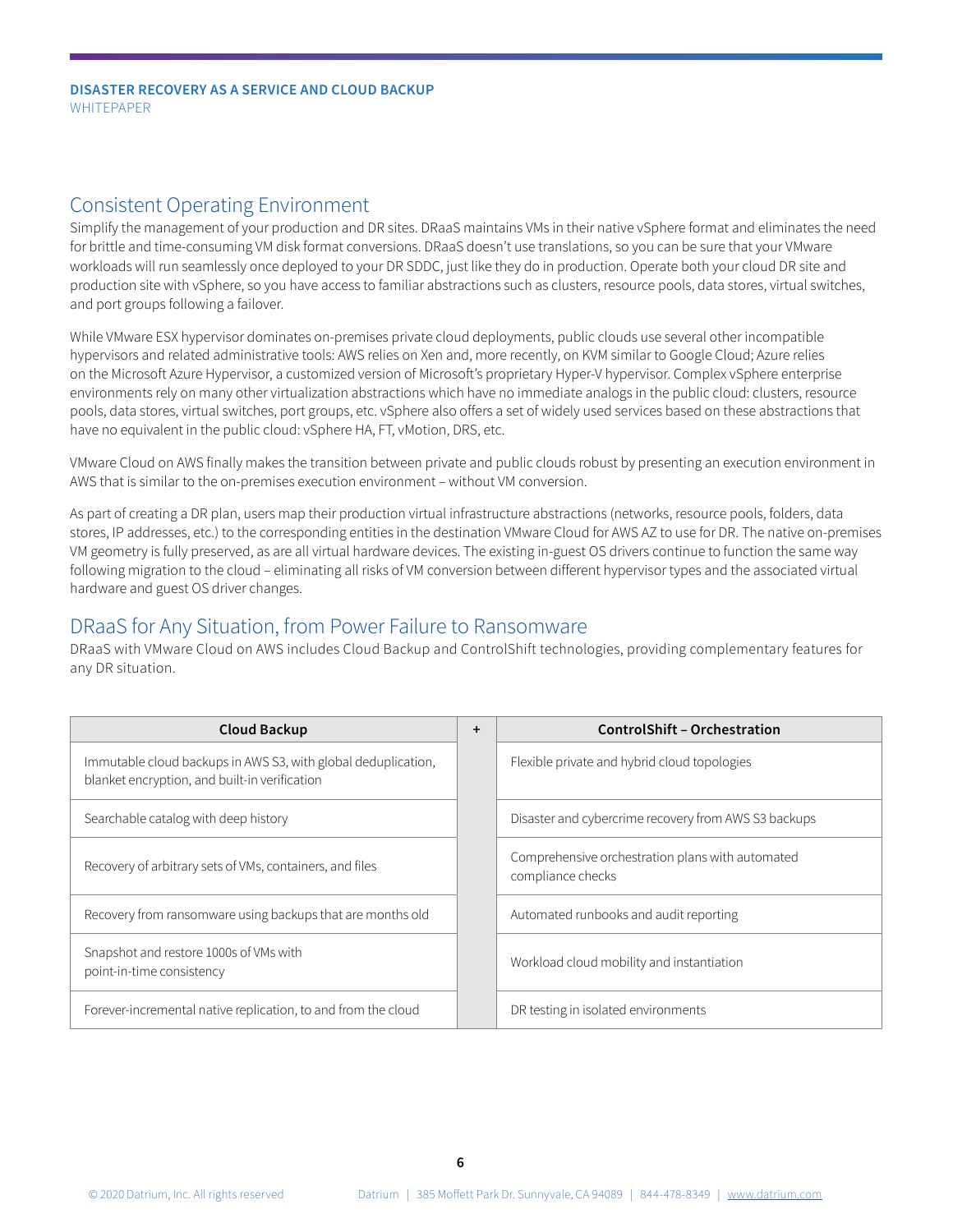#### Modern SaaS Experience with Cloud-Native Design

Datrium DRaaS elements are built and managed using modern cloud-native services, including AWS Lambda, Aurora, and S3, which are delivered as SaaS applications in Datrium-managed AWS and VMware Cloud accounts. With automated deployment, configuration, maintenance, upgrades, and failure recovery, you can focus on managing your backups as well as creating and executing your DR plans. There's no manual on-premises software installation.

### Simplicity of a Single Data Stack for Recovery Compliance Objectives

ControlShift eliminates the need for parallel hardware and software backups and DR stacks by integrating all components and aspects of the backup and DR into a single system with unified management. A unified cloud orchestration service manages a protected DVX and one or more accompanying DVX systems deployed at another location or in the cloud.

DVX integrates primary and secondary storage, making it possible to use a single management console to establish backup and replication policies and to configure, test, and execute DR plans. Both backup policies and DR plans operate on precisely the same abstractions: backups for VMs and groups of VMs. Because snapshots are at the storage level, ControlShift delivers consistent point-intime backups across many VMs executing on different servers. This advanced functionality requires native storage integration that is not available from third-party backup software that relies on hypervisor APIs to take snapshots and copy snapshot state into backups.

The system's built-in health checks can pinpoint problems anywhere in the backup and DR stack. For example, replication failures due to network connectivity losses will automatically flag all affected DR plans. ControlShift also automatically performs DR plan compliance checks to ensure that the changes in the execution environment don't invalidate DR plans.

DRaaS offers a 30-minute Recovery Compliance Objective (RCO) with autonomous compliance checks and just-in-time creation of VMware SDDCs. The service also delivers a Recovery Point Objective (RPO) from 5 minutes to multiple years, supporting primary and backup data simultaneously.

#### Simplified Support

With DRaaS' autonomous deployment, configuration, maintenance, upgrades, and healing from component failures, you can focus on managing your data protection requirements. Datrium monitors and supports all components of the system, including AWS and VMware Cloud SDDC, aided by Datrium partnerships with both companies.

Datrium's staff is fully certified on VMware Cloud and ancillary products, so you get a one-stop support experience. Datrium's unified platform, which includes primary, backup, and DR, dramatically reduces issues. However, if there is an unforeseen issue, the Datrium Support team can quickly address it.

#### DRaaS Architecture

Datrium DRaaS provides "shared nothing" isolated secure cloud storage and compute environments with no cloud infrastructure sharing between customers. The AWS account hosts backup and DR orchestration services, and the VMware Cloud account hosts cloud DR targets.

All Datrium services are deployed as Amazon Machine Images (AMIs) into a Datrium-created Virtual Private Cloud (VPC) and Subnet. VPC endpoints used to access all other external services required by ControlShift and Cloud Backup are created automatically. All components are monitored and restarted for high availability and resilience. Also, all required state is replicated to ensure resilience.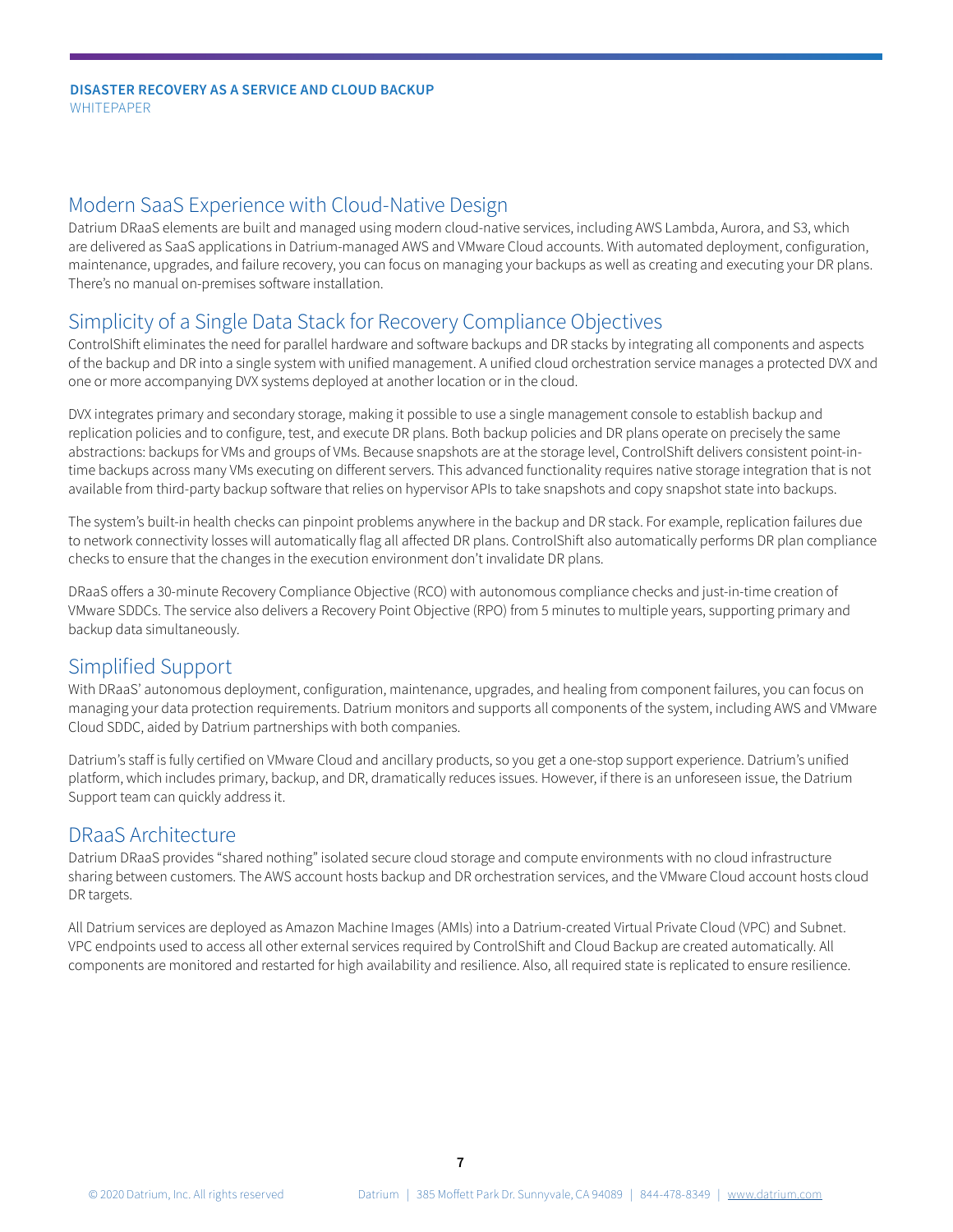

## **ControlShift (DR Orchestration)**

ControlShift (offered as part of the DRaaS service) provides end-to-end orchestration for workload recovery to the cloud or other onpremises sites with comprehensive DR plan definition, workflow execution, testing, compliance checks, and report generation. In this single system context, both backup policies and DR plans operate on precisely the same virtual machine (VM) abstractions, using backups for individual VMs and groups of VMs.



**8**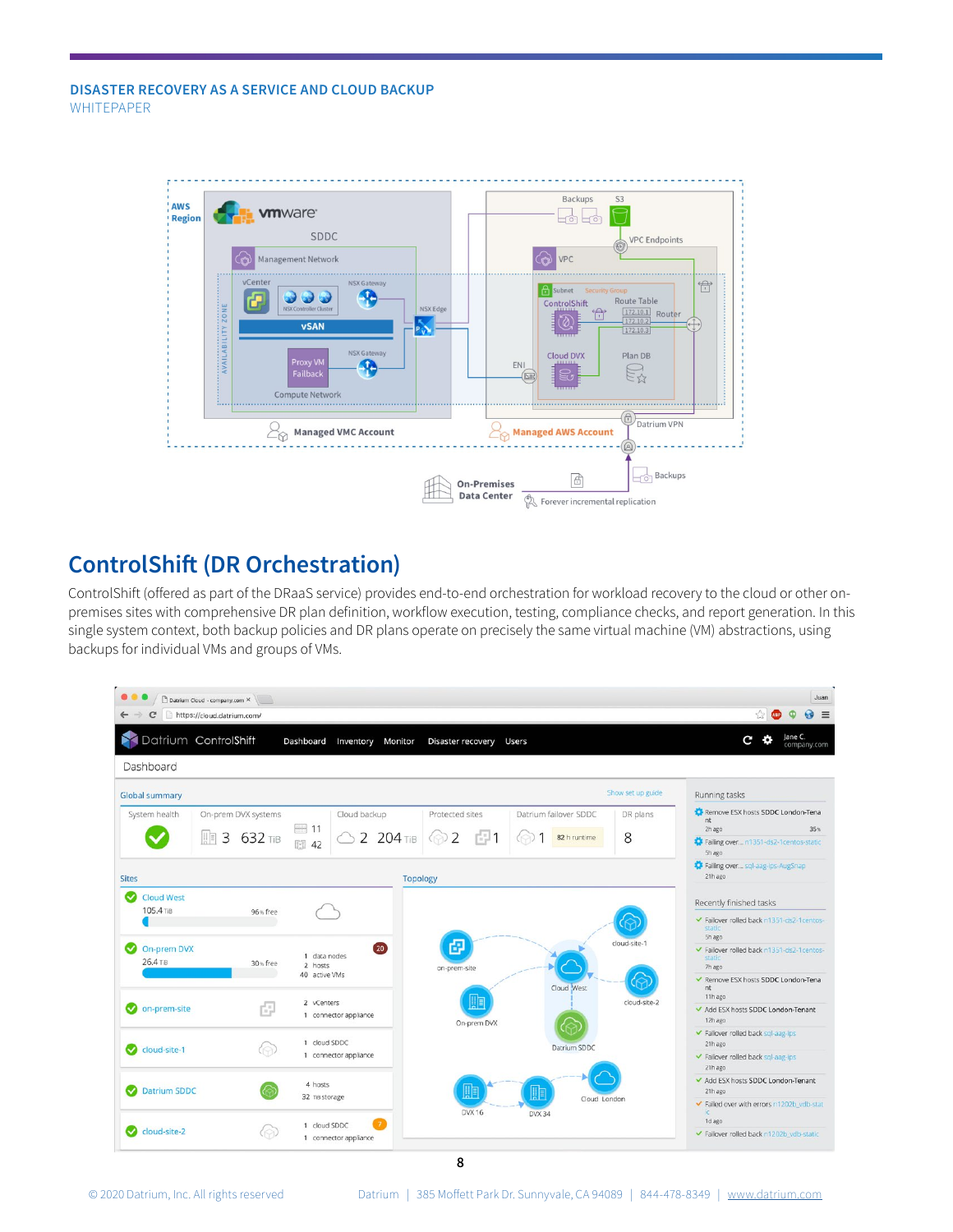Traditional DR orchestration software products are complex systems composed of dedicated DR orchestration servers and internal databases often augmented with third-party array software agents. These servers and databases are provisioned per site and need to be licensed, secured, monitored, managed, and upgraded – which requires additional maintenance and special operational skills. The initial installation and configuration of DR products often require professional services engagements making the overall solution expensive. DR rollout and upgrade processes are lengthened due to the intricacies of the interactions of multiple cross-vendor products and components.

ControlShift is a pure SaaS solution: there's nothing to install or manage. The ControlShift orchestration engine runs as an AWS-based service and leverages the public cloud infrastructure to achieve high availability for its internal operation. DR plans and execution states are replicated across multiple AZs with automatic failover to a healthy AZ, without any data loss in the event of a disaster affecting the public cloud. Monitoring and upgrades are automated and performed by Datrium as part of the service offering.

When DraaS is activated, ControlShift becomes operational immediately. Users can focus on designing and testing their DR plans instead of having to manage the internal complexities of the DR orchestration software. ControlShift includes all necessary network connectivity and encryption software, and it establishes a secure bidirectional channel between protected sites and the orchestration engine – eliminating the need for an external VPN.

## **VMware Cloud SDDC Deployment Modes**

#### Just-in-Time Deployment

Replacing an on-premises DR site with a virtual site hosted in the public cloud is attractive for many reasons. Still, it doesn't necessarily reduce the total cost of the overall DR solution because of the recurring charges for maintaining a cloud DR site. The DR costs are merely shifted from on-premises capital and operational expenses to the recurring costs of maintaining an always-on cloud DR site. A detailed total cost of ownership (TCO) analysis is needed to ensure that the overall cloud DR solution is priced competitively with the original onpremises DR solution.

DR related activities don't contribute to the company's top-line performance, but they are necessary to mitigate risk (of disasters or ransomware) to the top-line. Optimizing the costs of DR is, therefore, an important TCO consideration. Just-in-time deployment of a cloud DR site presents an attractive alternative to continuously maintaining a warm standby cloud DR site. With just-in-time deployment, the recurring costs of a cloud DR site are eliminated in their entirety until a failover occurs, and cloud resources are provisioned.

The on-demand nature of public clouds allows DRaaS to drastically reduce the operating costs of DR by deploying the bulk of the DR infrastructure programmatically following a DR event. During steady-state operation, DRaaS maintains a minimal, low-cost AWS cloud footprint to accommodate cloud backups with no ongoing charges for the cloud DR site. The backups are sent to the cloud backup site, and after some processing, land in a cost-effective compressed and deduplicated form in an S3 bucket. In the just-in-time deployment mode, a cloud DR site is created only following a disaster. VMware Cloud SDDC, a Cloud DR site with a significantly larger server footprint and associated costs, is only deployed immediately before executing a DR plan.

To make that possible, DRaaS leverages the space and cost efficiencies of Cloud Backup. The protected site replicates VMs or protection groups in their forever-incremental format to Cloud Backup, which in turn stores them in a compressed and deduplicated native format within low-cost S3. During normal operation, the costs of data protection are limited to the costs of the Cloud Backup service and the cost of the S3 media.

Following a DR event, ControlShift deploys a new VMware Cloud SDDC and orchestrates the failover to this SDDC as part of a DR plan execution. This process uses a fast, high-bandwidth network link from VMware Cloud SDDC to AWS S3 to get access to backups. ESX hosts in the VMware Cloud SDDC mount an NFS datastore that contains the required backups on S3. Using an EC2 instance for storage I/O processing and EC2 Instance Flash for caching, Cloud Backup software makes the backups immediately runnable with no rehydration. This capability ensures instant RTO restarts from these backups, whether they are recent or years old. The recurring charges for the Cloud DR site start accumulating only after the SDDC deployment. The just-in-time deployment of SDDC reduces DR TCO by more than an order of magnitude.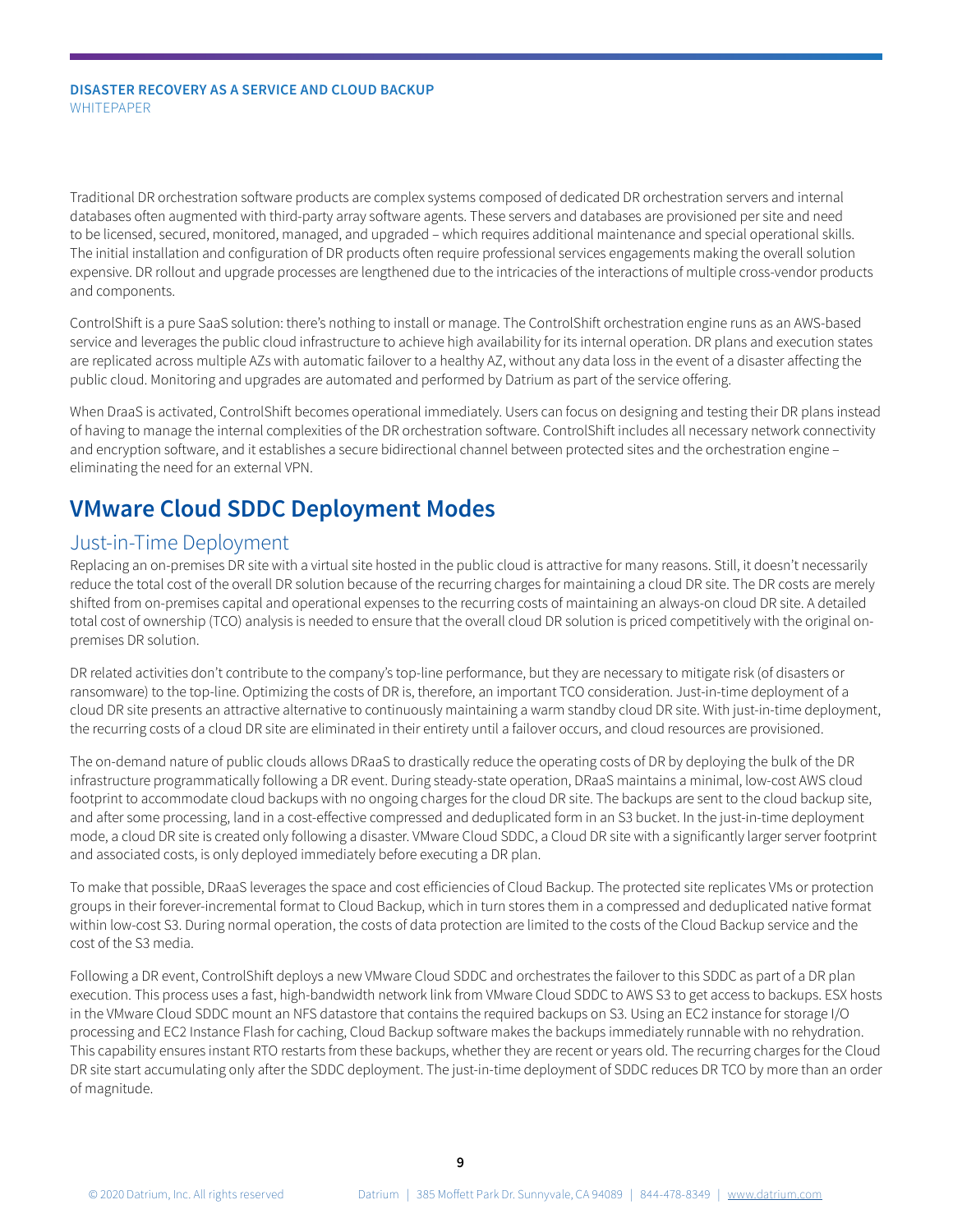

ControlShift supports an efficient, orchestrated failback following an on-premises site recovery. If upon recovery, the on-premises site retains some pre-disaster data, only the data changes that occurred while executing in the Cloud DR site are transferred back to the onpremises protected site.

Ahead-of-time vs. just-in-time provisioning of SDDC is a trade-off between costs and RTO. With ahead-of-time SDDC provisioning, SDDC creation latency could be eliminated. Just-in-time SDDC provisioning dramatically lowers the costs but increases the RTO by deploying SDDC only after a failover.

### **Ahead-of-Time Deployment**

In cases where a DR site has the secondary function of executing non-DR workloads during normal operation, an SDDC can be provisioned before failover.



If the sole purpose of the Cloud DR site is to take over workload execution in the event of a disaster and it remains otherwise unutilized, further significant cost savings are possible with the just-in-time deployment.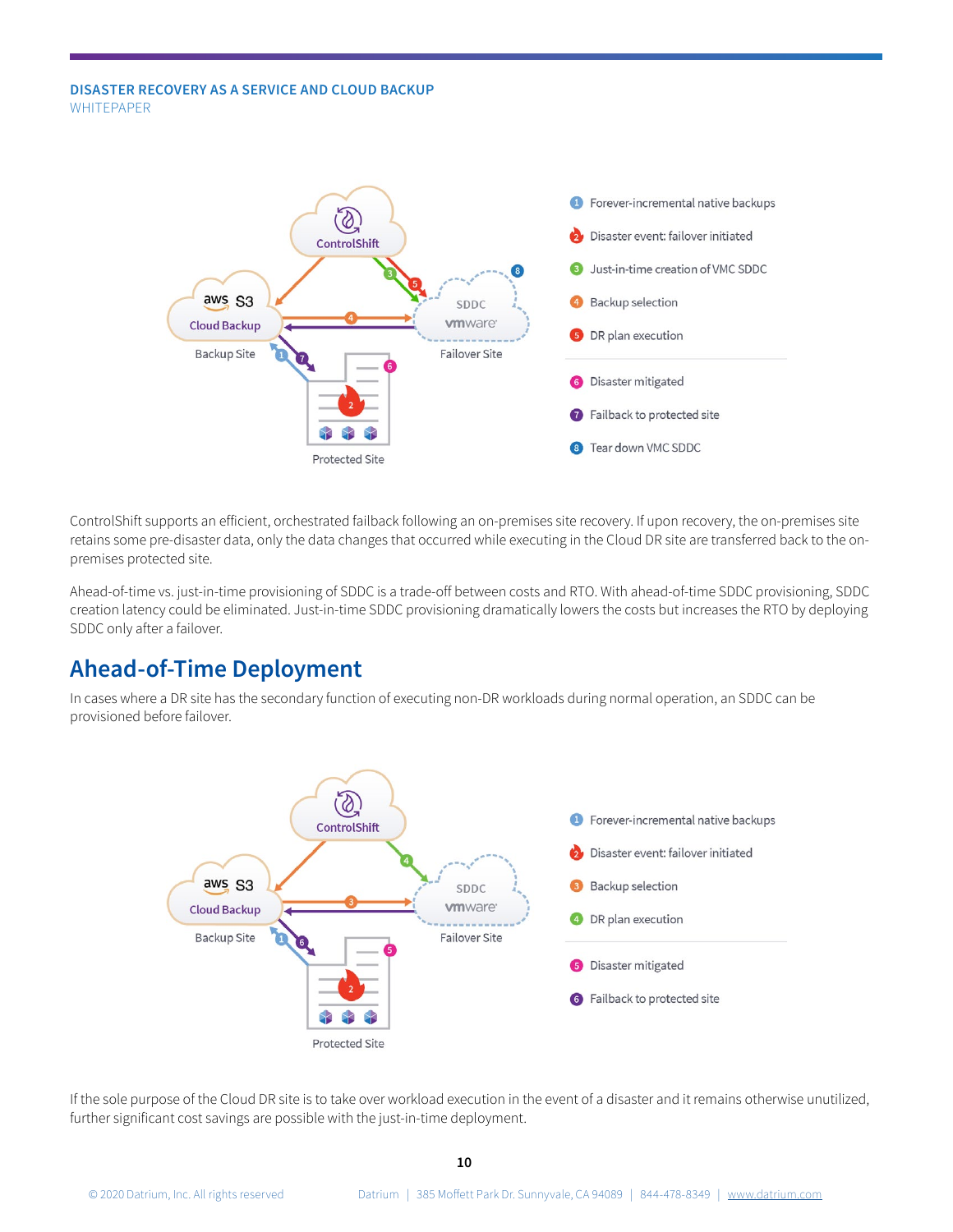## **Pilot Light with Cloud Bursting Deployment**

In Pilot Light mode, DRaaS enables a smaller subset of SDDC hosts to be deployed ahead of time for recovering critical applications with lower RTO requirements.

This deployment mode allows organizations to reduce the total cost of cloud infrastructure by keeping a scaled-down version of a fully functional environment always running in warm-standby while ensuring that core applications are readily available when a disaster event is triggered.

With Pilot Light mode, DRaaS presents an option for administrators to add extra SDDC hosts through Cloud Bursting and fail over the remaining applications. Expanding the SDDC by adding hosts happens in minutes, providing a lower RTO for all applications than the just-in-time deployment RTO at a fraction of the cost of the ahead-of-time deployment. A full SDDC deployment is a more timeconsuming operation with a higher RTO impact than SDDC expansion. Pilot Light mode is an efficient solution with a range of options to balance costs and RTO.



## **Cloud Backup (Backup Service)**

Dedicated tape or disk-based backup and archival systems have traditionally been a key part of enterprise data protection strategies. However, many companies have found the cost and effort of system setup, purchasing, and backup media and software management to be a burden.

Recently, systems built on public cloud object storage services have become an attractive alternative for long-term, off-site data retention use cases. There are three key advantages that public cloud-based systems offer over traditional tape or disk-based backup and archive products:

- Unlike disk or tape systems that need long-term sizing forecasts and upfront CAPEX, public clouds offer payper-use pricing and enable scaling to massive levels on demand with zero media management.
- Unlike alternative media options, especially tapes which can take days to make data accessible, data in the public cloud is accessible within a few minutes to hours, greatly accelerating data recovery time. Cloud Backup enables DRaaS and ControlShift to operate in tandem, allowing seamless VMware Cloud SDDC failover and failback.
- On-premises systems send only the incremental changes since the last backup. And these incremental changes are further deduplicated against existing data in Cloud Backup, as explained in the previous section. On-premises systems never send full copies of existing backup data; only the incremental changes are transferred, minimizing the bandwidth and storage usage.